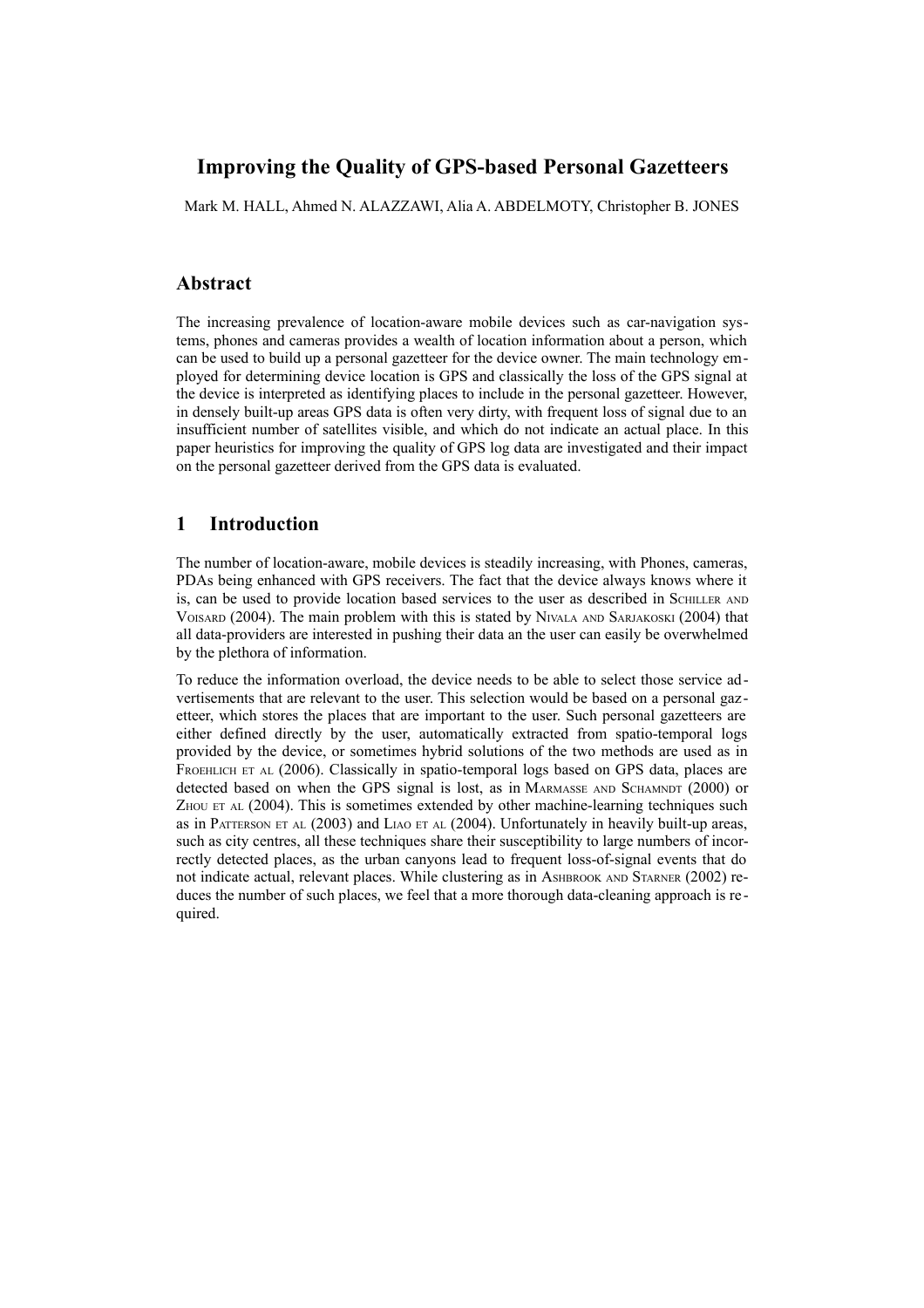# **2 Data cleaning**

The goal of the initial data cleaning step is to improve the quality of the GPS data, which then reduces the error rate of the place detection. Non-place-related loss-of-signal events need to be removed, and to clean up these split tracks two spatio-temporal heuristics have been developed, that can detect those tracks that actually represent one trip and then merge them. These loss-of-signal events in urban canyons can be split into two cases, where the signal is lost briefly due to buildings, and longer signal-loss events caused by tunnels or other enclosed pathways.

For the short loss-of-signal events, a simple heuristic based on the distance (less than 100m) and time (less than 60 seconds) between the last point of the first track and the first point of the second track is used to determine whether the two tracks should be merged. To detect longer loss-of-signal events, a second heuristic based on the method-of-transport (MOT) is employed. The MOT is calculated for both tracks and then also for the space between the two tracks. If the MOT for all three parts is the same and the time between the the two tracks is less than 30 minutes, the two tracks are merged.

## **4 Evaluation**

The results of the cleaning heuristics' application to a test data-set can be seen in [Table 1.](#page-1-0) The test data-set was collected over four weeks in a heavily built-up urban environment and the evaluation is based on a manually logged list of places.

Place detection within both the raw and the cleaned data-sets is performed using two metrics. Loss-of-signal indicated by the end of a GPS track is the main method employed. Additionally places are detected where the movement of the GPS device is restricted to a certain area for a given amount of time. The places detected by these two methods are then clustered using a slightly modified DBSCAN algorithm (see ESTER ET AL (1996) and SANDER  $ETAL (1998)$ ) that takes these two place-types into account. The result of the clustering is then compared to the user-generated evaluation data-set.

<span id="page-1-0"></span>

| Table 1: | Evaluation results for the three detection strategies. The test set has 36 places |
|----------|-----------------------------------------------------------------------------------|
|          | specified by the user.                                                            |

| <b>Detection Strategy</b> | <b>True</b><br><b>Positive</b> | False<br><b>Positive</b> | False<br><b>Negative</b> | Precision | Recall | <b>F-score</b> |
|---------------------------|--------------------------------|--------------------------|--------------------------|-----------|--------|----------------|
| No cleaning               | 25                             | 41                       |                          | 0.38      | 0.69   | 0.49           |
| Cleaning                  | 25                             | 23                       |                          | 0.52      | 0.69   | 0.6            |

[Table 1](#page-1-0) shows that adding the cleaning step to the place detection algorithm, almost halves the number of false-positives and increases precision to a point where it is possible to use the results for further processing. The remaining false-positives and false-negatives are currently being analysed to determine why they are not either filtered or not detected at all.

2